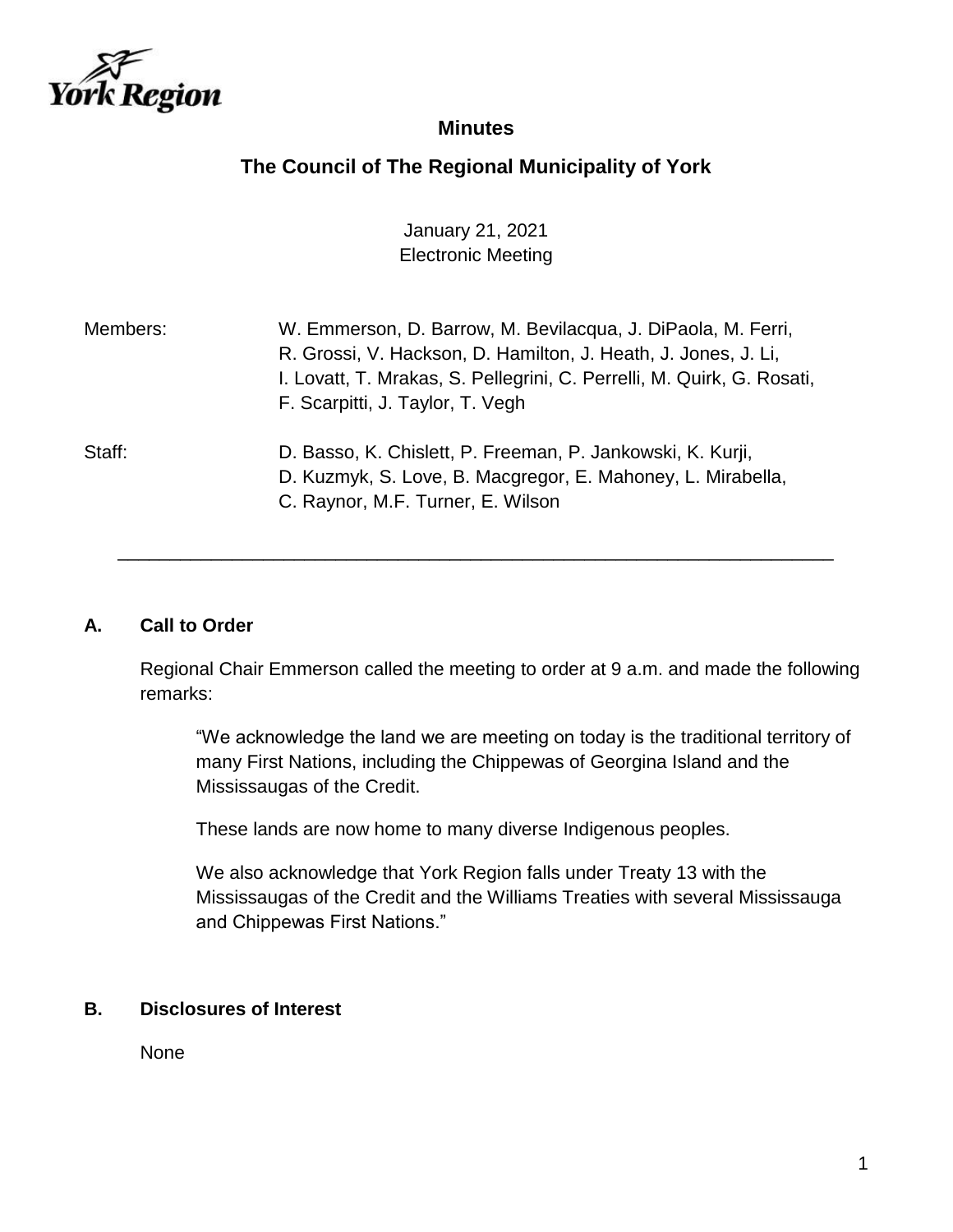Minutes - Council - January 21, 2021

## **C. Presentations**

## **C.1 COVID-19 Update**

Dr. Karim Kurji, Medical Officer of Health provided an update on the status of COVID-19 and responded to questions from Members of Council.

## **D. Private Session**

**Moved by** Mayor Scarpitti **Seconded by** Mayor Hackson

That Regional Council convene in private session at 9:39 a.m., pursuant to subsection 239(3.1) of the Municipal Act, for the purpose of educating its Members on 2051 Forecast Land Needs Assessment and Integrated Growth Management.

**Carried**

## **D.1 Private Presentation - 2051 Forecast and Land Needs Assessment and Integrated Growth Management - Education Session**

At 11:52 a.m. Council resumed in public session with no report out.

## **E. Other Business**

## **E.1 National Non-Smoking Week**

Regional Chair Emmerson announced that January 17 to 23 is National Non-Smoking Week, which is an annual campaign that aims to educate residents on the dangers of smoking, help them quit and assist in the goal of a smoke-free Canada.

## **E.2 International Day of Education**

Regional Chair Emmerson announced that January 25 is International Day of Education, which is an opportunity to celebrate learning in all contexts and look to innovations that fulfil the potential of every learner.

## **F. Confirmatory Bylaw**

**Moved by** Regional Councillor Li **Seconded by Regional Councillor Vegh** 

That Council enact Bylaw No. 2021-01 to confirm the proceedings of this meeting of Council held on January 21, 2021.

#### **Carried**